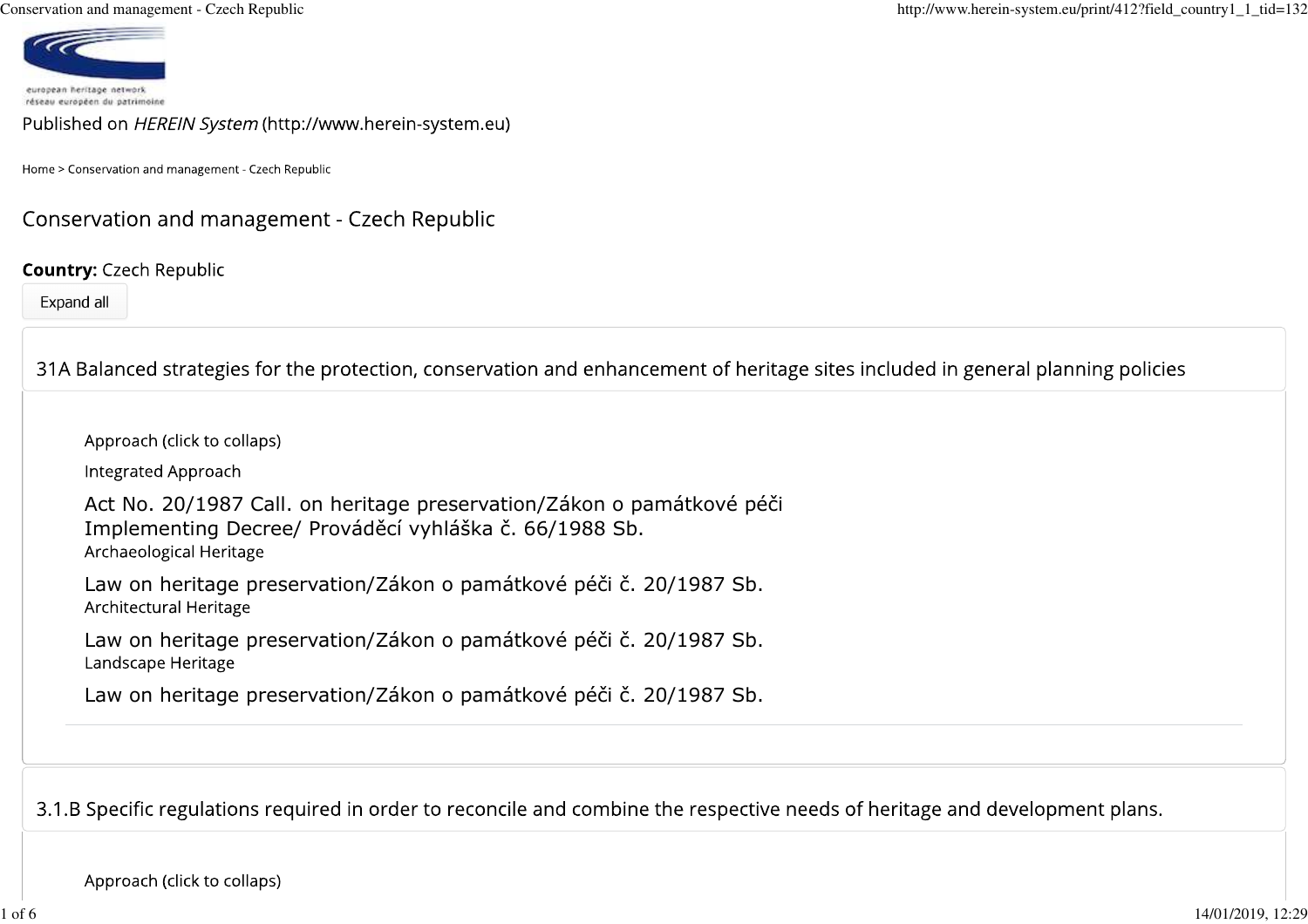Conservation and management - Czech Republic

Integrated Approach

Act No. 183/2006 Coll., on Land Use Planning and on the Building Procedure Code Decree of the Ministry of Culture No. 187/2007 Coll., stipulating the content and essential elements of zoning plansfor areas with archaeological finds Decree of the Ministry of Culture No. 420/2008 Coll. stipulating the essential elements and the content of theheritage area and heritage zone protection plans Act No. 114/1992 Coll. on Nature and Landscape ConservationArchaeological Heritage Implementing Decree/ Prováděcí vyhláška č. 66/1988 Sb.Architectural Heritage

Implementing Decree/ Prováděcí vyhláška č. 66/1988 Sb.Landscape Heritage

Implementing Decree/ Prováděcí vyhláška č. 66/1988 Sb.

31D How categories are integrated into planning policy. Regulations for the different activities. Who provides regulatory advice

| Demolition | Permit | Heritage professional<br>Municipality |
|------------|--------|---------------------------------------|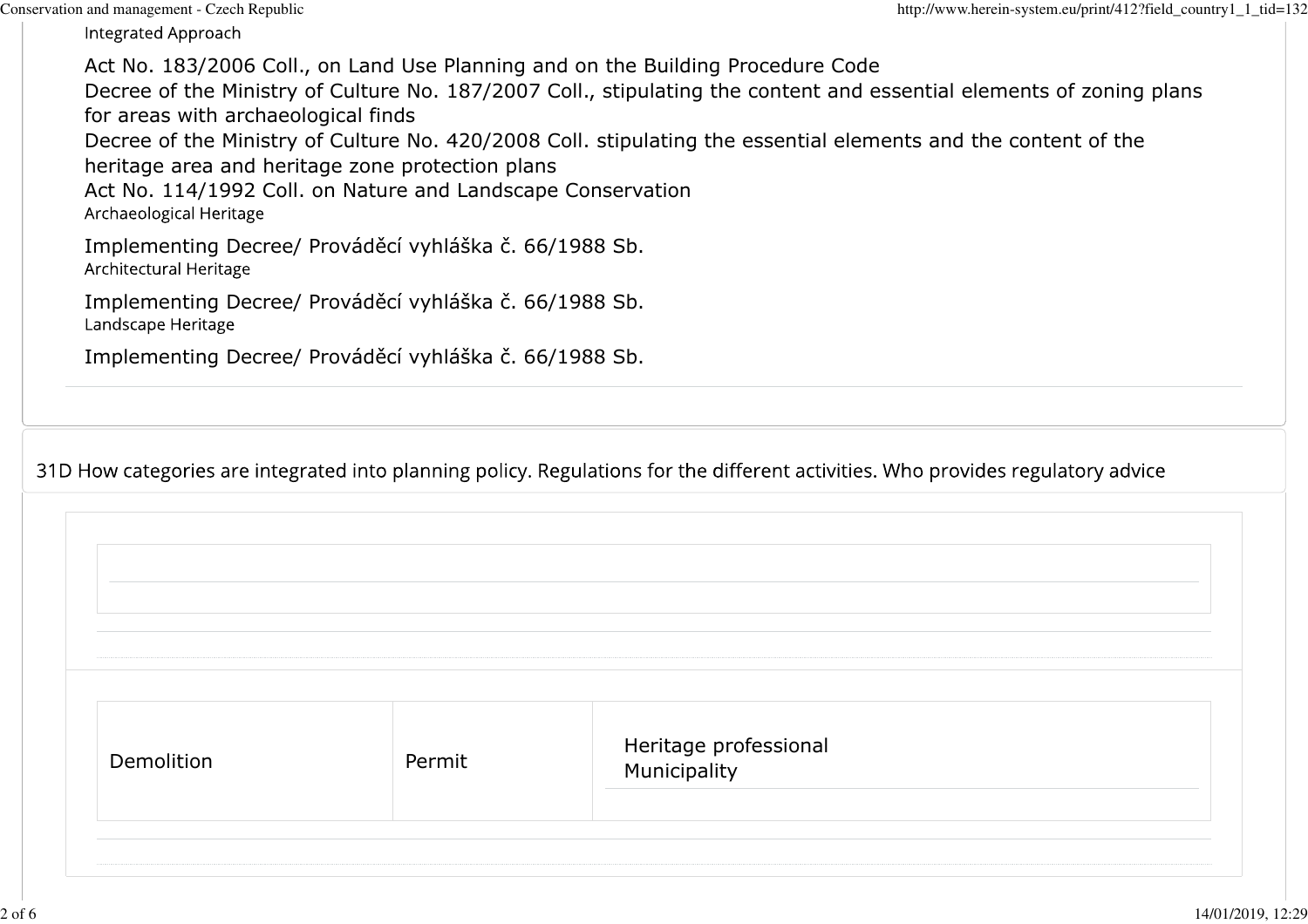|                         |        | Heritage professional |  |
|-------------------------|--------|-----------------------|--|
| Changes in volume       | Permit | Municipality          |  |
|                         |        | Heritage professional |  |
| Changes in appearance   | Permit | Municipality          |  |
|                         |        | Heritage professional |  |
| Changes in ground level | Permit | Municipality          |  |
|                         |        |                       |  |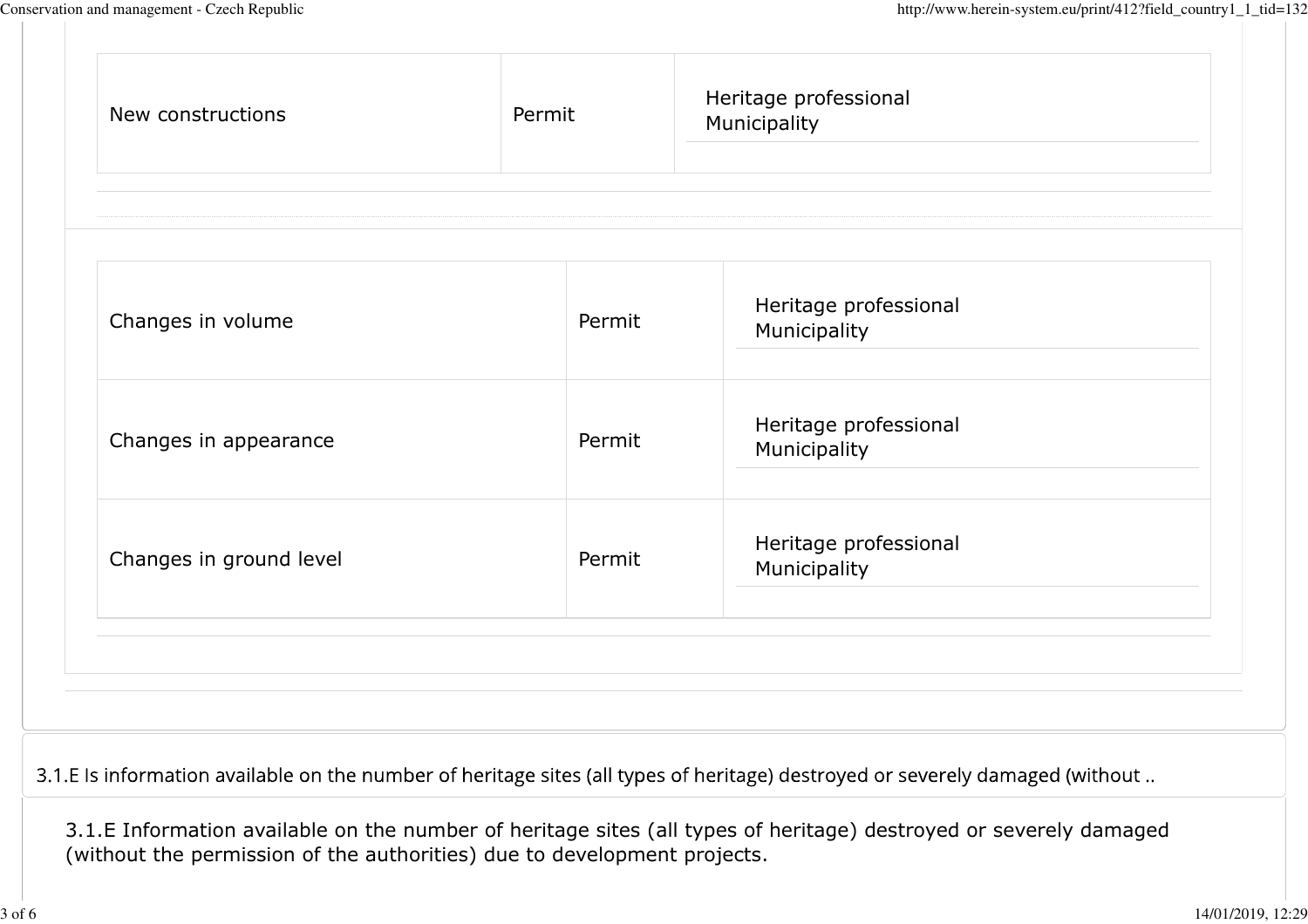| Please give the approximate number of sites affected per year and specify if other activities affect heritage in your<br>context                                                                                                                    |      |
|-----------------------------------------------------------------------------------------------------------------------------------------------------------------------------------------------------------------------------------------------------|------|
| 3.1.F Information available on the number of heritage sites destroyed or severely damaged due to the activities listed<br>below, which are outside the spatial planning system but can impact on heritage sites (e.g. agriculture, natural erosion) |      |
| 3.1.F Is information available on the number of heritage sites destroyed or severely damaged due to any of the activities listed                                                                                                                    |      |
| All development                                                                                                                                                                                                                                     | 2013 |
| Approximate number of sites destroyed or severly damaged in the year                                                                                                                                                                                |      |

A number of conceptual and strategic documents, which exists at all levels (national, regional, local), contributes tothe identification, conservation and protection of the cultural and natural heritage. For example, in the system of territorial planning documentation, plans of conservation principles based on the State Heritage Preservation Act areused and the regeneration of heritage conservation areas should be based on up-to-date territorial planningdocumentation.

 Currently, the national priorities in heritage conservation include the drafting of a new act regulating State heritageconservation and the protection of archaeological heritage (the intended substance of the law has already been accepted), the digitization of the Central List of Cultural Property, establishing cooperation with the Ministry of theInterior in performing periodical preventive checks of security systems at heritage sites, active participation inimplementing the European Landscape Convention, the stimulation and implementation of cultural heritage science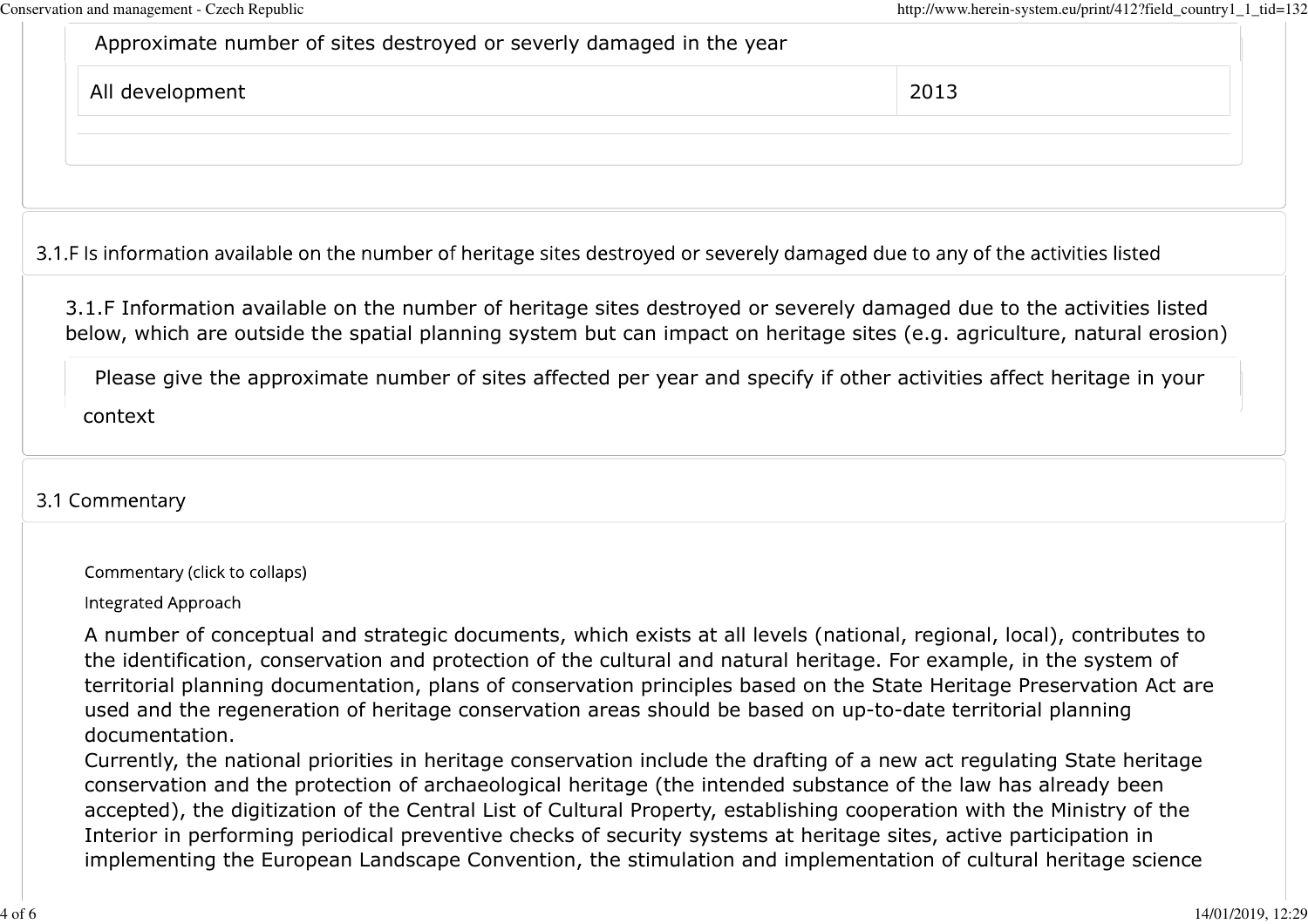in the primary and secondary school system, and streamlining of the current system of tax relief for heritageproperty owners.

|  |  |  |  | 3.2.A For each category/level of heritage listed in 2.3, please indicate which party (state, owner or other) carries out conserv |
|--|--|--|--|----------------------------------------------------------------------------------------------------------------------------------|
|--|--|--|--|----------------------------------------------------------------------------------------------------------------------------------|

| Regular maintenance                                                                                          |       |  |  |  |
|--------------------------------------------------------------------------------------------------------------|-------|--|--|--|
| Who does conservation?                                                                                       |       |  |  |  |
| Owner                                                                                                        |       |  |  |  |
| Can public authorities<br>can carry out<br>conservation on this<br>category if the owner<br>fails to do so?: | No    |  |  |  |
| Who pays?:                                                                                                   | Owner |  |  |  |
| Restoration                                                                                                  |       |  |  |  |
| Conservation (click to collaps)                                                                              |       |  |  |  |
| Regular maintenance                                                                                          |       |  |  |  |
| Who does conservation?                                                                                       |       |  |  |  |
| <b>State</b>                                                                                                 |       |  |  |  |